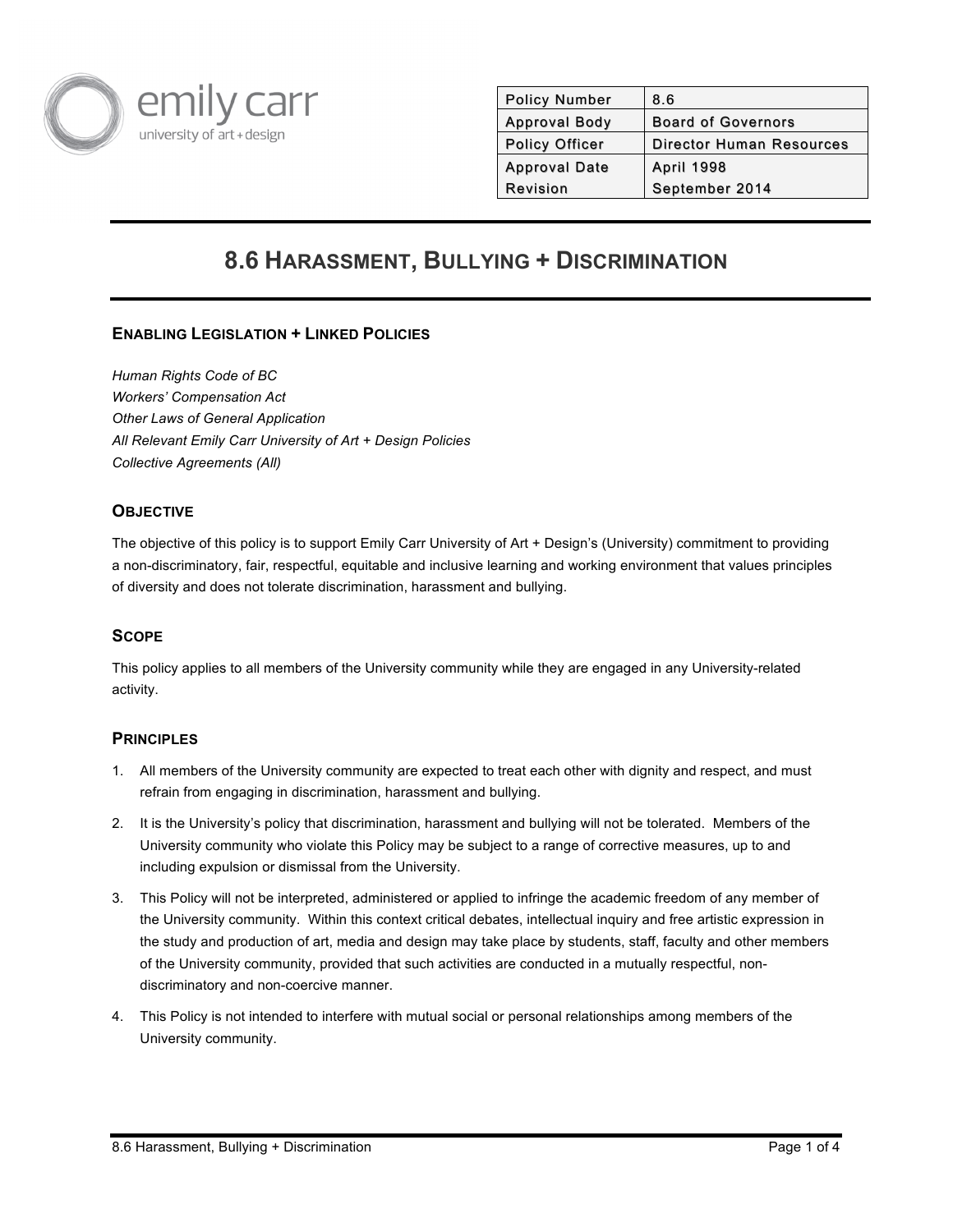- 5. In the University community, power differences exist between or among faculty, staff and students. Where one person has implied or explicit power or authority over another, there must be an awareness of the increased potential for issues to arise.
- 6. All members of the University community will be treated equitably under this Policy. All matters arising under this Policy will be dealt with in a fair, unbiased and timely manner.
- 7. The filing of a complaint under this Policy is the right of every member of the University community and may be exercised without fear of reprisal. However, complaints of discrimination, harassment or bullying are serious matters. Persons who are found to have made frivolous, vexatious, or malicious complaints of discrimination or harassment will be subject to disciplinary action.
- 8. Retaliation against any person who is involved in a complaint of harassment, bullying or discrimination under this Policy will not be tolerated by the University and may result in disciplinary action.
- 9. This Policy is not to be interpreted, administered or applied in such a way as to detract from the rights and responsibilities of faculty to facilitate student learning through studio or classroom activities, critiques and evaluation. Nor does it detract from the right and obligation of those in supervisory roles to manage and discipline employees and students in accordance with the University's collective agreements, policies and procedures. In all circumstances all employees are expected to exercise their rights and responsibilities in a respectful manner.
- 10. The application of this Policy and the University's Harassment, Bullying and Discrimination Procedures are not to be construed as removing any statutory rights or obligations, or any existing rights or obligations arising out of any policy or collective agreement and may be modified in specific situations as reasonably necessary.
- 11. This Policy will be applied in conformity with the principles of procedural fairness and natural justice, including the following:
	- Any complainant who wishes the University to conduct a formal investigation must be prepared to be identified to the respondent. The principles of confidentiality, as outlined below, will be followed.
	- Individuals must be informed of formal complaints made against then. Complainants and respondents must be given the opportunity to present evidence in support of their positions.
	- Those responsible for interpreting, administering and applying this policy will use a reasonable person standard and will apply the policy in an unbiased, non-arbitrary manner.
	- Complaints made in good faith will be addressed in a timely manner without reprisal.

## **CONFIDENTIALITY**

Complaints of harassment, bullying and/or discrimination involve the investigation, disclosure and collection of sensitive personal information about the complainant and the respondent and the incident. While discretion will be exercised to the maximum degree possible to protect the reputations and interests of the complainant and the respondent, strict confidentiality of a complaint is not feasible.

The complainant must understand that the respondent(s) will be made aware of the details of the complaint and will be given an opportunity to respond. In addition, the Policy Advisor and/or his designate in an informal resolution stage or an Investigator in a formal investigation may interview other persons who may have pertinent information about, and/or who may have witnessed the relevant incidents.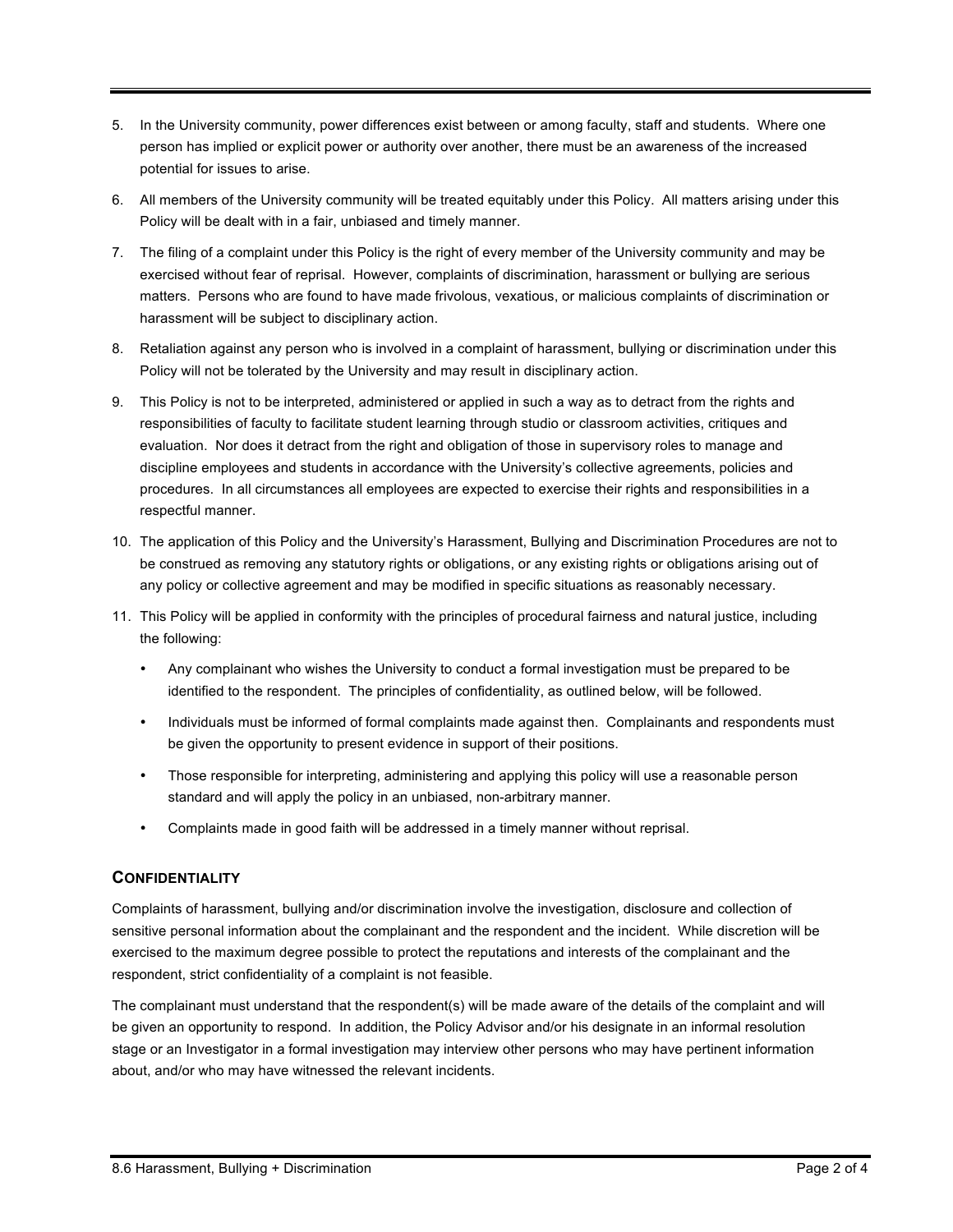All parties involved in an investigation into complaints of harassment, bullying and/or discrimination are expected to keep all information pertaining to the complaint confidential other than to seek representation, counselling or to share it in the course of the investigation and with personnel investigating the complaint.

## **FREEDOM OF INFORMATION AND PROTECTION OF PRIVACY**

All information pertaining to complaints filed under this Policy is deemed to be protected under the *Freedom of Information and Protection of Privacy Act* (s.22(2)(f)). The University will treat all Information disclosed by parties to complaints as privileged information and all such information will be secured.

# **EDUCATION TO PREVENT HARASSMENT, BULLYING + DISCRIMINATION**

The University will offer educational and training programs designed to support the administration of this Policy and to raise awareness about human rights issues, promote respect for all members of the University community and create a positive climate for work and study.

## **DEFINITIONS**

In this Policy and the related Harassment, Bullying and Discrimination Procedures:

| Academic Freedom:         | has the meaning set out in the University's policy on Academic Freedom.                                                                                                                                                                                                                                                                                     |
|---------------------------|-------------------------------------------------------------------------------------------------------------------------------------------------------------------------------------------------------------------------------------------------------------------------------------------------------------------------------------------------------------|
| <b>Bystander</b>          | means a person who has witnessed what he/she believes has been harassment, bullying<br>or discriminatory behaviour directed to another individual.                                                                                                                                                                                                          |
| Complainant:              | means a person who believes he/she has been harassed, bullied or discriminated against,<br>and who seeks recourse under this Policy.                                                                                                                                                                                                                        |
| Complaint:                | means a complaint made under this Policy.                                                                                                                                                                                                                                                                                                                   |
| Discrimination:           | means any act or omission that has the purpose or effect of singling out an individual or<br>group for differential treatment on a prohibited ground, and that has no bona fide and<br>reasonable justification.                                                                                                                                            |
| Employee:                 | means an individual who is in receipt of wages from the University for work performed for<br>the University.                                                                                                                                                                                                                                                |
| Harassment:               | is a form of discrimination that adversely affects the recipients on one or more of the<br>prohibited grounds under the BC Human Rights Code.                                                                                                                                                                                                               |
| Bullying:                 | means any inappropriate conduct or comment by a person towards another that the<br>person knew or reasonably ought to have known would cause that person to be humiliated<br>or intimidated.                                                                                                                                                                |
|                           | Both harassment and bullying conduct have the effect of creating an intimidating, hostile<br>or offensive working or educational environment.                                                                                                                                                                                                               |
| <b>Prohibited Ground:</b> | means the grounds of prohibited discrimination identified in the Human Rights Code. This<br>includes race, colour, ancestry, place of origin, political belief, religion, marital status,<br>family status, physical or mental disability, sex, sexual orientation, age, and criminal<br>conviction that is unrelated to employment or intended employment. |